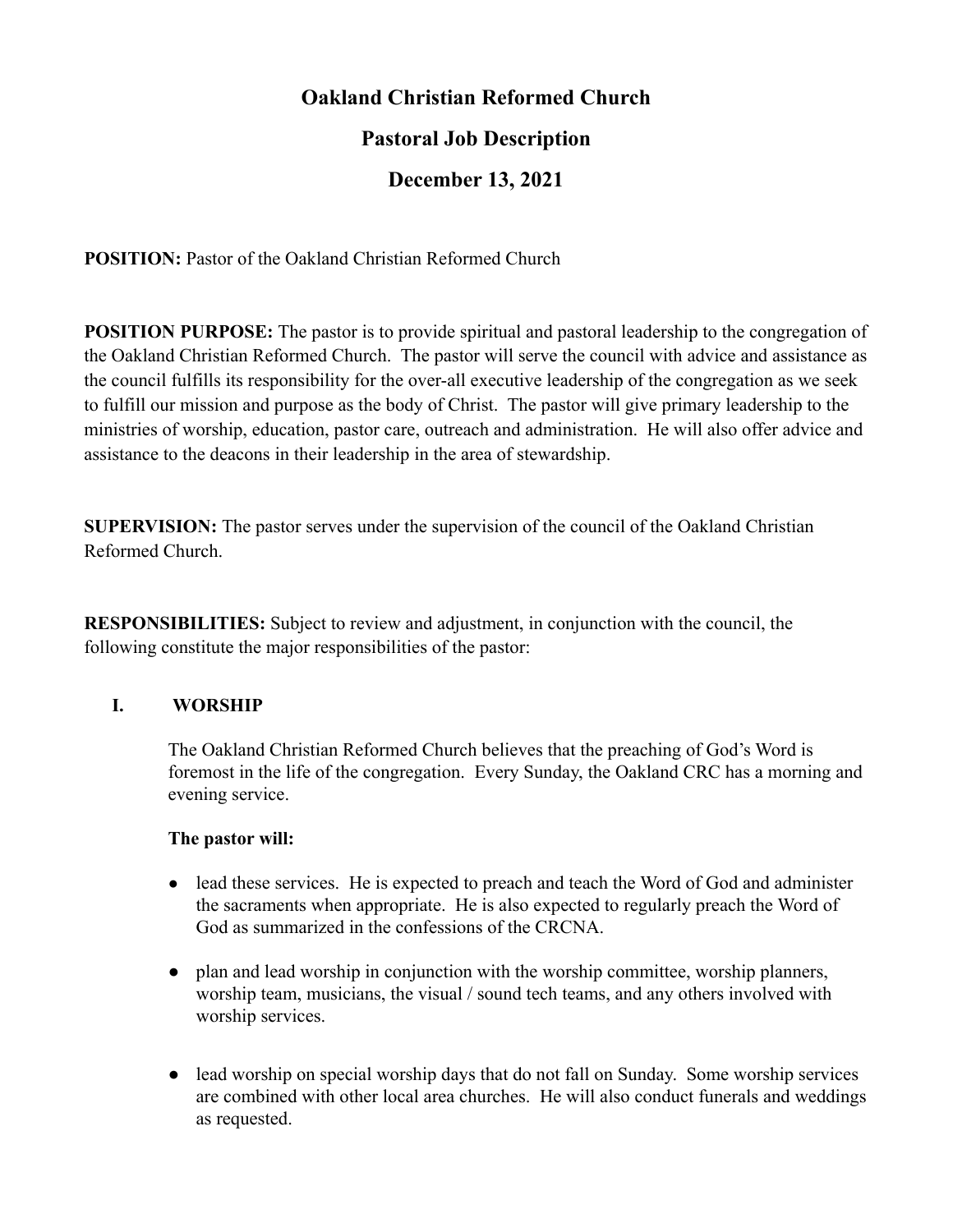## **II. PASTORAL CARE**

### **The pastor will:**

- emphasize prayer in the congregation's life, including a regular prayer meeting.
- along with the elders and deacons, call on the sick, the home-bound, those in care facilities and those hospitalized.
- assist the elders in the work of family visiting when requested.
- do the pre-marital counseling with those for whom he performs the wedding.
- be available for private, confidential pastor care and counseling, and make referrals for professional counseling when appropriate.
- meet with families for funeral planning, visitation at the funeral home and do follow-up grief care.
- generally socialize with the members of the congregation.
- communicate with the district elders and deacons about the care needs within their districts.

### **III. CONGREGATIONAL EDUCATION**

In the eyes of Oakland's elders, preaching and pastoral care are the highest priority for our pastor responsibilities. Recognizing that there are also other areas of responsibility, we want our pastor to use his gifts and passions in ministry. We also want to use the spiritual gifts and abilities of our leaders and other members. We are open to negotiations on who serves and leads in these areas.

- teach the profession of faith classes and the one-on-one reaffirmation and special situation pre-membership sessions as needed.
- be involved with developing the curriculum plan for the high school cate chism program with the approval of the elders, and assist the other leaders in all our youth ministries in selecting the educational materials for their groups.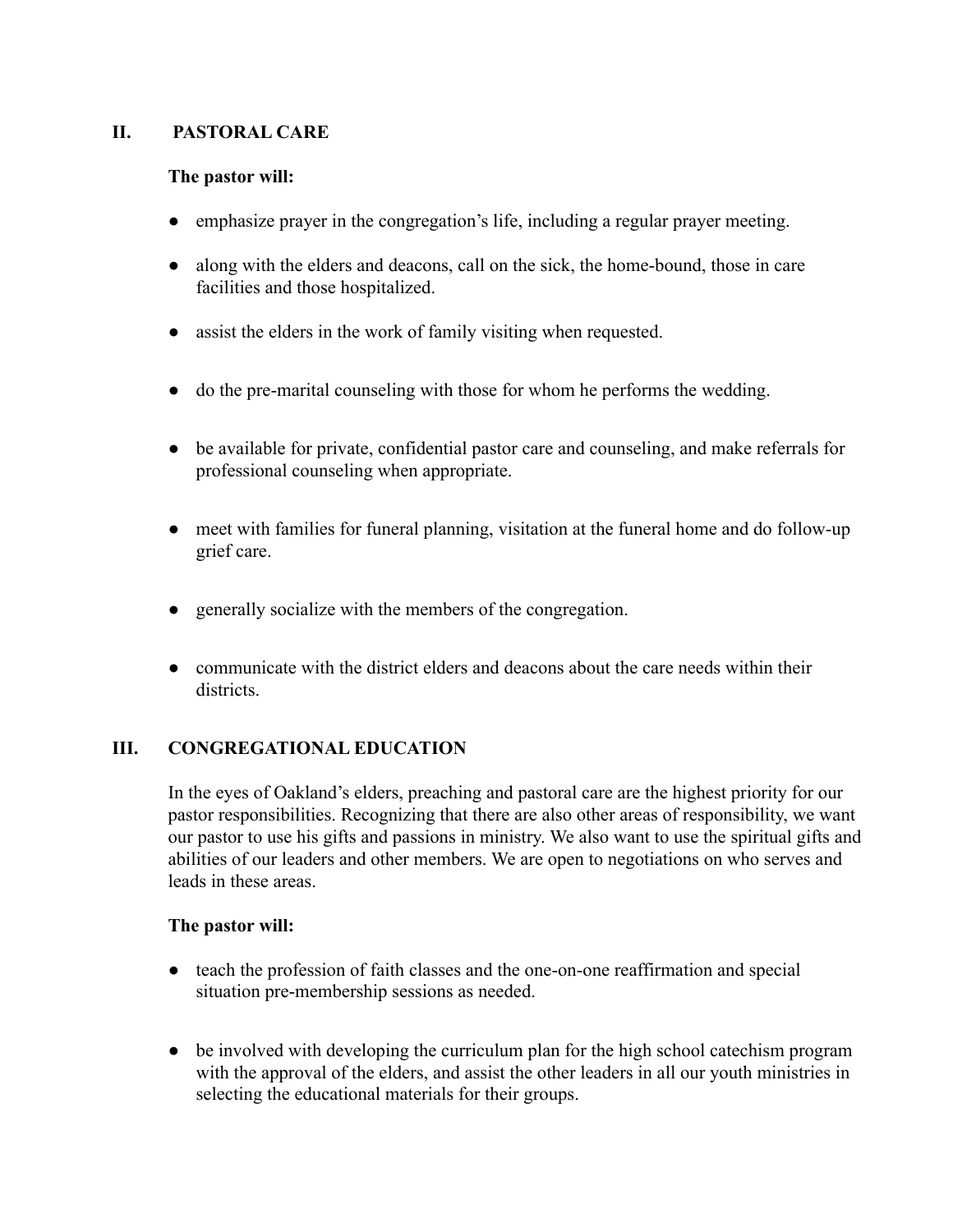● be active in the life of youth education ministries, and support the leaders.

## **IV. CHURCH ADMINISTRATION**

### **The pastor will:**

- in cooperation with the council president, be responsible for preparing the agendas and participate in the elders', deacons, council and congregational meetings.
- make use of the elder/deacon handbooks in council meetings.
- attend to the responsibilities related to being part of Classis Zeeland, manage priorities for congregation and classical, and seek help from the elders when work becomes overwhelming.
- write the pastor's page for the Oakleaf, and the council report for the Oakleaf.

# **V. OUTREACH:**

### **The pastor will:**

- work with the Outreach Committee to implement ministries that reach out to the unchurched and new residents of our community with the good news of the gospel of Jesus Christ.
- encourage all other organizations and ministries of the Oakland CRC to carry out their work with an emphasis on welcoming others into the fellowship and encouraging everyone to participate in the outreach mission of the church.
- attend, if time allows, the monthly meetings of the Zeeland and Hamilton Ministerial Associations.
- annually arrange for and schedule the home-service visits by the missionaries supported by the Oakland CRC.

### **VI. PROFESSIONAL DEVELOPMENT:**

- be encouraged to annually arrange for his own continuing education experiences.
- participate in the annual pastor's performance review conducted by the council in January.